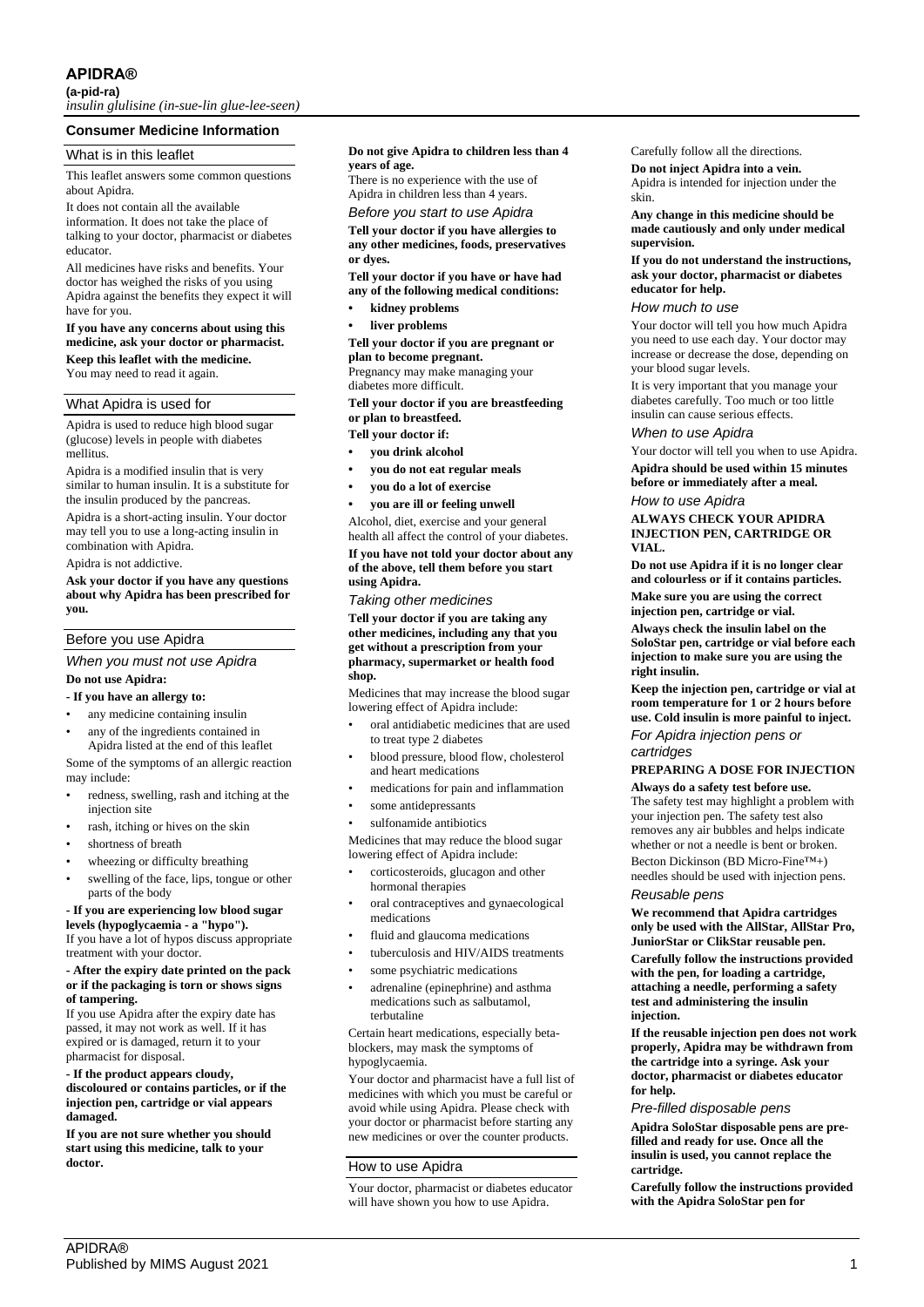#### **attaching a needle, performing a safety test and administering the insulin injection.**

**Never use an injection pen if it is damaged or if you are not sure that it is working properly. Use a new pen. INJECTING A DOSE**

Apidra should be injected under the skin, being careful not to inject it into a muscle or vein.

## **Choose a site for injection.**

#### **Inject Apidra into the abdomen, thighs or upper arms.**

- 1. With one hand, stabilise the skin by spreading it or pinching up a large area, as recommended by your healthcare professional.
- 2. Insert the needle into the skin as recommended by your healthcare professional.
- 3. Inject the full dose of Apidra by pushing the plunger as far as it will go.
- 4. Slowly count to 10 before removing the needle from the skin.

Change the place within the area you inject each day. This will reduce the risk of skin shrinking or thickening or lumps at the site (see "Side effects").

Do not use the exact same spot for each injection

Do not inject where the skin has pits, is thickened, or has lumps

Do not inject where the skin is tender, bruised, scaly or hard, or into scars or damaged skin

If you develop skin changes at the injection site. The injection site should be rotated to prevent skin changes such as lumps under the skin. The insulin may not work very well if you inject into a lumpy area.

Contact your doctor if you are currently injecting into a lumpy area before you start injecting in a different area. Your doctor may tell you to check your blood sugar more closely, and to adjust your insulin or your other antidiabetic medications dose.

## **AFTER INJECTING**

**Using the outer needle cap, unscrew the needle and dispose of it safely into a sharps container.**

**Do not share needles, cartridges or** 

## **injection devices. Do not reuse needles. Leave the cartridge in the pen until it**

**needs to be replaced.**

## **Do not attempt to replace the cartridge in a pre-filled disposable pen.**

Empty disposable pens must never be reused and must be properly discarded.

## *For Apidra vials*

# **PREPARING A DOSE FOR INJECTION**

# **Using one insulin type (Apidra)**

- 1. Wash your hands.
- 2. Draw air into a U100 insulin syringe equal to the dose of Apidra to be injected.
- 3. Push the needle through the rubber top of the vial and inject the air into the vial.
- 4. Leave the needle in the vial. Hold the vial and syringe firmly in one hand, with the vial above the syringe.
- 5. Make sure the tip of the needle is in the insulin and withdraw the correct dose into the syringe.
- 6. Before removing the needle from the vial, check the syringe for air bubbles. If bubbles are present, hold the syringe vertically (needle pointed upwards) and tap firmly until the bubbles float to the top. Push the bubbles out with the plunger and then withdraw the correct dose. Remove the needle from the vial.
- 7. If you need to put the syringe down, make sure the needle does not touch anything.

## **Mixing Apidra with NPH (isophane) insulin**

**Only mix Apidra with another insulin if your doctor has instructed you to do so. Do not mix Apidra with insulins other than NPH (Neutral Protamine Hagedorn) insulin.**

#### **Draw Apidra into the syringe first, then NPH insulin.**

- 1. Wash your hands
- 2. Just before use, roll the vial of cloudy (longer acting) NPH insulin between your hands until the liquid is white and uniformly cloudy. Do not shake the vial.
- 3. Draw air into a U100 insulin syringe equal to the dose of cloudy NPH insulin you are using. Put the needle through the rubber top of the NPH insulin vial and inject air into the vial. Withdraw the needle without drawing up any insulin.
- 4. Draw air into the syringe equal to your dose of Apidra and inject it into the Apidra vial but do not withdraw the needle.
- 5. Leave the needle in the vial. Hold the vial and syringe firmly in one hand, with the vial above the syringe.
- 6. Make sure the tip of the needle is in the Apidra and withdraw the correct dose into the syringe.
- 7. Pull the needle out of the Apidra vial. Expel any air from the syringe and check that the dose is correct.
- 8. Insert the needle into the vial of cloudy NPH insulin.
- 9. Leave the needle in the vial. Hold the vial and syringe firmly in one hand, with the vial above the syringe.
- 10. Make sure the tip of the needle is in the insulin and withdraw your dose of cloudy NPH insulin.
- 11. Remove the needle from the vial.
- 12. If you need to put the syringe down for a brief moment, make sure the needle does not touch anything.

## **INJECTING A DOSE**

Apidra should be injected under the skin, being careful not to inject it into a muscle or vein.

## **Choose a site for injection.**

**Inject Apidra into the abdomen, thighs or upper arms.**

## **Apidra mixed with NPH insulin should be injected immediately after mixing.**

- 1. With one hand, stabilise the skin by spreading it or pinching up a large area, as recommended by your healthcare professional.
- 2. Insert the needle into the skin as recommended by your healthcare professional.
- 3. Inject the full dose of Apidra, or Apidra mixed with NPH insulin, by pushing the plunger as far as it will go.
- 4. Slowly count to 10 before removing the needle from the skin.

Change the place within the area you inject each day. This will reduce the risk of skin shrinking or thickening or lumps at the site (see "Side effects").

Do not use the exact same spot for each injection

Do not inject where the skin has pits, is thickened, or has lumps

Do not inject where the skin is tender, bruised, scaly or hard, or into scars or damaged skin

If you develop skin changes at the injection site. The injection site should be rotated to prevent skin changes such as lumps under the skin. The insulin may not work very well if you inject into a lumpy area.

Contact your doctor if you are currently injecting into a lumpy area before you start injecting in a different area. Your doctor may tell you to check your blood sugar more closely, and to adjust your insulin or your other antidiabetic medications dose.

## **AFTER INJECTING**

**Dispose of your insulin syringes safely into a sharps container.**

**Do not share vials, needles or syringes. Do not reuse needles.**

*How long to use Apidra*

**Continue using Apidra for as long as your doctor recommends.**

**Make sure you keep enough Apidra to last over weekends and holidays.**

*If you take too much (overdose) - Hypoglycaemia, a "Hypo"*

If you accidentally use too much Apidra your blood sugar level may become too low (hypoglycaemia).

**Immediately telephone your doctor or the Poisons Information Centre (13 11 26 in Australia; 0800 POISON or 0800 764 766 in New Zealand) if you think that you or anyone else may have used too much Apidra.**

## **Do this even if there are no signs of discomfort or poisoning.**

The risk of hypoglycaemia is increased if you:

- accidentally use too much Apidra
- have too much or unexpected exercise
- delay eating meals or snacks
- eat too little food
	- are ill

The first symptoms of mild to moderate hypoglycaemia can come on suddenly. They may include:

- cold sweat, cool pale skin
- fatigue, drowsiness, unusual tiredness and weakness • nervousness, anxious feeling, tremor,
- rapid heart beat
- confusion, difficulty concentrating
- excessive hunger
- vision changes
- headache, nausea

**Always carry some sugary food or drink with you.**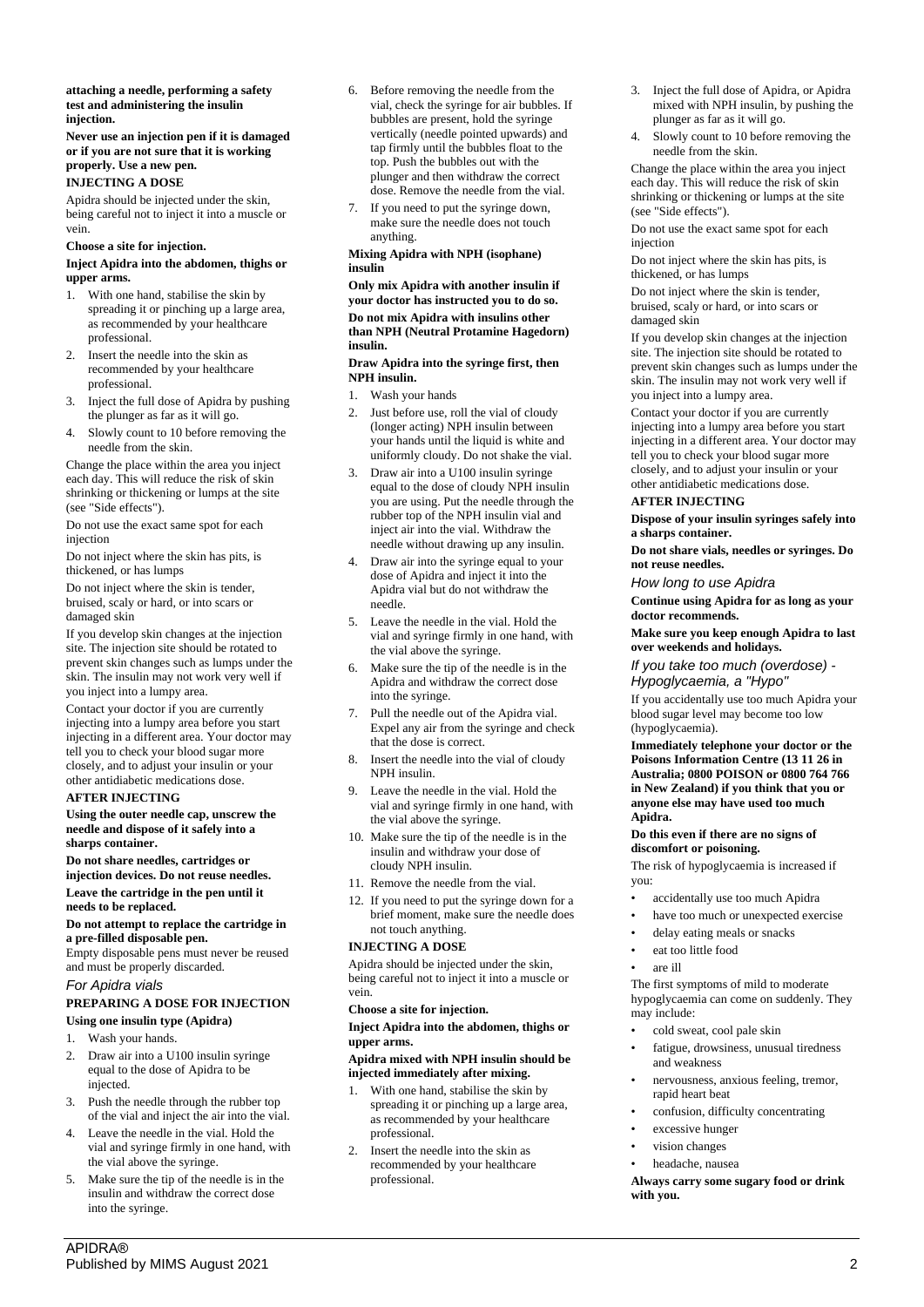If you experience any of these symptoms of hypoglycaemia, you need to raise your blood sugar urgently. You can do this by taking one of the following:

- 5-7 jelly beans
- 3 teaspoons of sugar or honey
- 1/2 can of a sugar-containing soft drink (not a diet soft drink)
- 2-3 concentrated glucose tablets

#### **Follow up with extra carbohydrates, e.g. plain biscuits, fruit or milk, when over the initial symptoms.**

Taking this extra carbohydrate will prevent a second drop in your blood sugar level.

If not treated quickly, the initial symptoms of hypoglycaemia may progress to loss of coordination, slurred speech, confusion, loss of consciousness and seizures.

If severe hypoglycaemia is not treated, it can cause brain damage and death.

#### **Tell your relatives, friends, close workmates or carers that you have diabetes.**

It is important that they recognise the signs and symptoms of a "hypo".

**Make sure they know to turn you on your side and get medical help immediately if you lose consciousness.**

**Make sure they know not to give you anything to eat or drink if you are unconscious.**

This is because you could choke.

**Provide them with the telephone number for your doctor, the Poisons Information Centre (13 11 26 in Australia; 0800 POISON or 0800 764 766 in New Zealand) and Emergency Services.**

An injection of the hormone glucagon may speed up recovery from unconsciousness. This can be given by a relative, friend, workmate or carer who knows how to give it.

If glucagon is used, have some sugary food or drink as soon as you are conscious again.

If you do not feel better after this, contact your doctor, diabetes educator, or the closest hospital.

If you do not respond to glucagon treatment, you will have to be treated in a hospital.

## **See your doctor if you keep having "hypos", or if you have ever become unconscious after using Apidra.**

Your dose of Apidra or other medicines may need to be changed.

If severe hypoglycaemia is not treated, it can cause brain damage and death.

## *If you miss a dose - Hyperglycaemia*

**If you forget to take your insulin dose check your blood sugar level as soon as possible.**

Your blood sugar level may become high (hyperglycaemia).

**Do not take an extra dose at a later time just because you have missed a dose.**

**If you miss taking your dose at the regular scheduled time, taking a dose at another time can increase your risk of having a hypo. You should therefore plan in advance with your doctor or healthcare professional so that you know what to do in case you miss a dose.**

**If you have missed a dose and are not sure what to do, contact your doctor or healthcare professional for specific advice.**

## **Do NOT use a double dose of your insulin.**

If you double a dose, this may cause low blood sugar levels.

The risk of hyperglycaemia is increased if you:

- miss doses of Apidra or other insulins, or use less Apidra than you need
- have uncontrolled diabetes
- exercise less than usual
- eat more carbohydrates than usual
- are ill or stressed
- take certain other medicines

High blood sugar levels over a period of time can lead to too much acid in the blood (diabetic ketoacidosis).

## **Contact your doctor immediately if your blood sugar level is very high or you experience any of the following symptoms.**

Symptoms of mild to moderate hyperglycaemia include:

- drowsy feeling
- flushed face
- thirst, loss of appetite
- fruity odour on the breath
- blurred vision
- 
- passing larger amounts of urine than usual
- getting up at night more often than usual to pass urine
- high levels of glucose and acetone in the urine

Symptoms of severe hyperglycaemia include:

- heavy breathing
- fast pulse
- nausea, vomiting
- dehydration

if untreated.

loss of consciousness

Severe hyperglycaemia can lead to unconsciousness and, in extreme cases, death

## **Discuss any worries you may have about this with your doctor, pharmacist or diabetes educator.**

# While you are using Apidra

## *Things you must do*

**Measure your blood sugar level regularly.** This is the best way to tell if your diabetes is being controlled properly. Your doctor or diabetes educator will show you how and when to do this.

#### **It is important to keep using Apidra even if you feel well.**

Apidra helps to control your condition but does not cure it.

#### **Tell your doctor if you often have hypoglycaemia or if you have ever become unconscious after using Apidra.**

Your doctor may need to adjust your dose of Apidra or of other medicines you are taking. **Always carry some sugary food or drink with you.**

If you experience any of the symptoms of hypoglycaemia, immediately eat some sugary food or have a drink, e.g. jelly beans, sugar, honey, sugar-containing soft drink, glucose tablets. Diet and low calorie soft drinks do NOT contain sugar and are unsuitable to take for hypoglycaemia.

## **Make sure that you tell every doctor, dentist, pharmacist or other healthcare professional who is treating you that you have diabetes and are using Apidra.**

#### **Tell your doctor, pharmacist or diabetes educator if you are travelling.**

Ask your doctor for a letter explaining why you are taking injecting pens and needles with you.

Each country you visit will need to see this letter, so you should take several copies.

You may need to inject Apidra and eat your meals at different times because of time differences in and between countries.

- If you are travelling, it is a good idea to:
- wear some form of identification showing you have diabetes
- carry some form of sugar to treat hypoglycaemia if it occurs, e.g. sugar sachets or jelly beans
- carry emergency food rations in case of a delay, e.g. dried fruit, biscuits or muesli bars
- keep Apidra readily available; take enough Apidra for your expected needs whilst travelling - you may not be able to get Apidra in the country you are visiting

Your doctor, pharmacist or diabetes educator can provide you with some helpful information.

#### **Tell your doctor if you are having trouble or difficulty with your eyesight.**

**Visit your doctor for regular checks of your eyes, feet, kidneys, heart, circulation, blood and blood pressure.**

**Carefully follow your doctor's and/or dietician's advice on diet, drinking alcohol and exercise.**

## *Things you must not do*

**Do not stop using Apidra unless your doctor tells you to.**

**Do not skip meals while using Apidra. Do not use Apidra if you think it has been frozen or exposed to excessive heat (temperatures above 25°C).**

**Do not re-use empty cartridges.**

**Do not give Apidra to anyone else, even if they have the same condition as you.** *Things to be careful of*

**Be careful driving or operating machinery until you know how Apidra affects you. Be careful not to let your blood sugar levels fall too low.**

**Tell your doctor if you drink alcohol.** Alcohol may mask the symptoms of hypoglycaemia.

**Tell your doctor if you are ill.**

Illness, especially with nausea and vomiting, may cause your insulin needs to change. Even if you are not eating, you still require insulin. You and your doctor should design an insulin plan for those times when you are sick.

#### **If you become sick with a cold or flu, it is very important to continue using Apidra, even if you feel unable to eat your normal meal. If you have trouble eating solid foods, use sugar-sweetened drinks as a carbohydrate substitute or eat small amounts of bland food.**

Your diabetes educator or dietician can give you a list of foods to use for sick days.